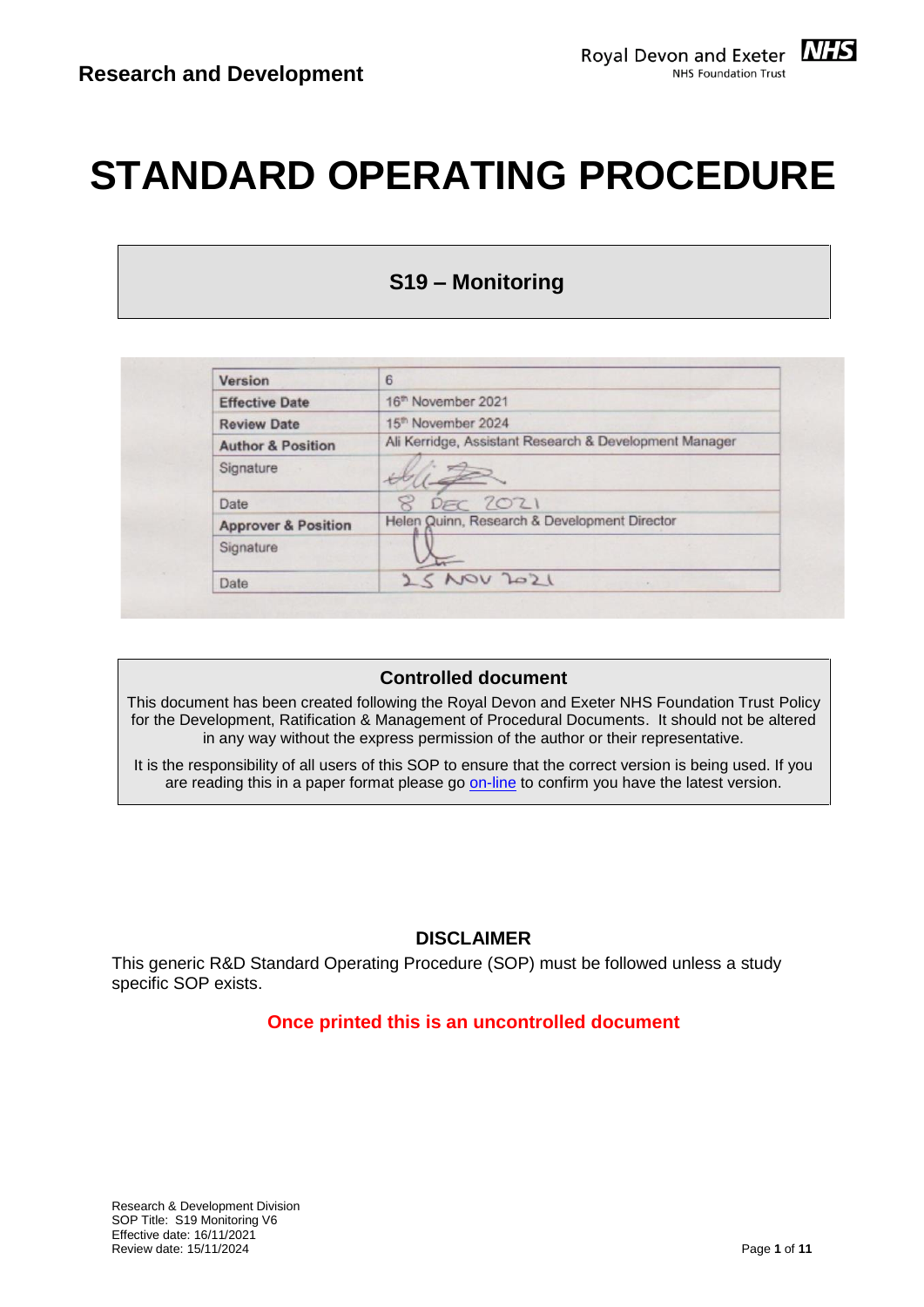

| <b>Full History</b> |                      |                                              |                                                                                                                                                                                                                             |
|---------------------|----------------------|----------------------------------------------|-----------------------------------------------------------------------------------------------------------------------------------------------------------------------------------------------------------------------------|
| <b>Version</b>      | Date                 | Author                                       | Reason                                                                                                                                                                                                                      |
| 1.0                 | 27 April 2011        | <b>PenCLRN Assistant</b><br>Research Manager | New SOP to reflect process                                                                                                                                                                                                  |
| 2.0                 | 12 September<br>2013 | Assistant R&D Manager                        | Inclusion of comments following audit of<br>SOP.<br>Change to SOP title to reflect inclusion<br>of all sponsored research.<br>Change to SOP to include monitoring of<br>all RDEFT sponsored studies.<br>Appendix 1 updated. |
| 3.0                 | 22 September<br>2014 | <b>Acting Assistant R&amp;D</b><br>Manager   | Outlining responsibility for escalation of<br>unactioned/ unresolved monitor findings.<br>Update to monitor plan template<br>(appendix 4)                                                                                   |
| 4.0                 | 30 January<br>2015   | Assistant R&D Manager<br>& R&D Coordinator   | Amalgamation of SOP and WI.<br>Clarification of levels of monitoring and<br>timeframes for reporting<br>findings/responses being received.<br>Amendment to monitoring plan example.                                         |
| 5.0                 | 06 April 2018        | Assistant R&D Manager                        | Updating to new SOP template. Update<br>to reference new UK policy framework.<br>Addition of other methods of monitoring<br>eg introduction of oversight meetings,<br>central monitoring                                    |
| 6                   | 16 November<br>2021  | Assistant R&D Manager                        | SOP update and incorporation of<br>Remote Monitoring.                                                                                                                                                                       |

| <b>Associated Trust Policies/ Procedural</b><br>documents: | Monitor plan<br><b>Risk Assessment</b> |
|------------------------------------------------------------|----------------------------------------|
| <b>Key Words:</b>                                          | R&D                                    |
|                                                            | Monitor                                |
|                                                            | <b>Clinical Trial</b>                  |
|                                                            | <b>SOP</b>                             |
| In consultation with:                                      |                                        |

## Research & Development – Quality Assurance Group (QA)

Research & Development Governance and Oversight Group (GOG)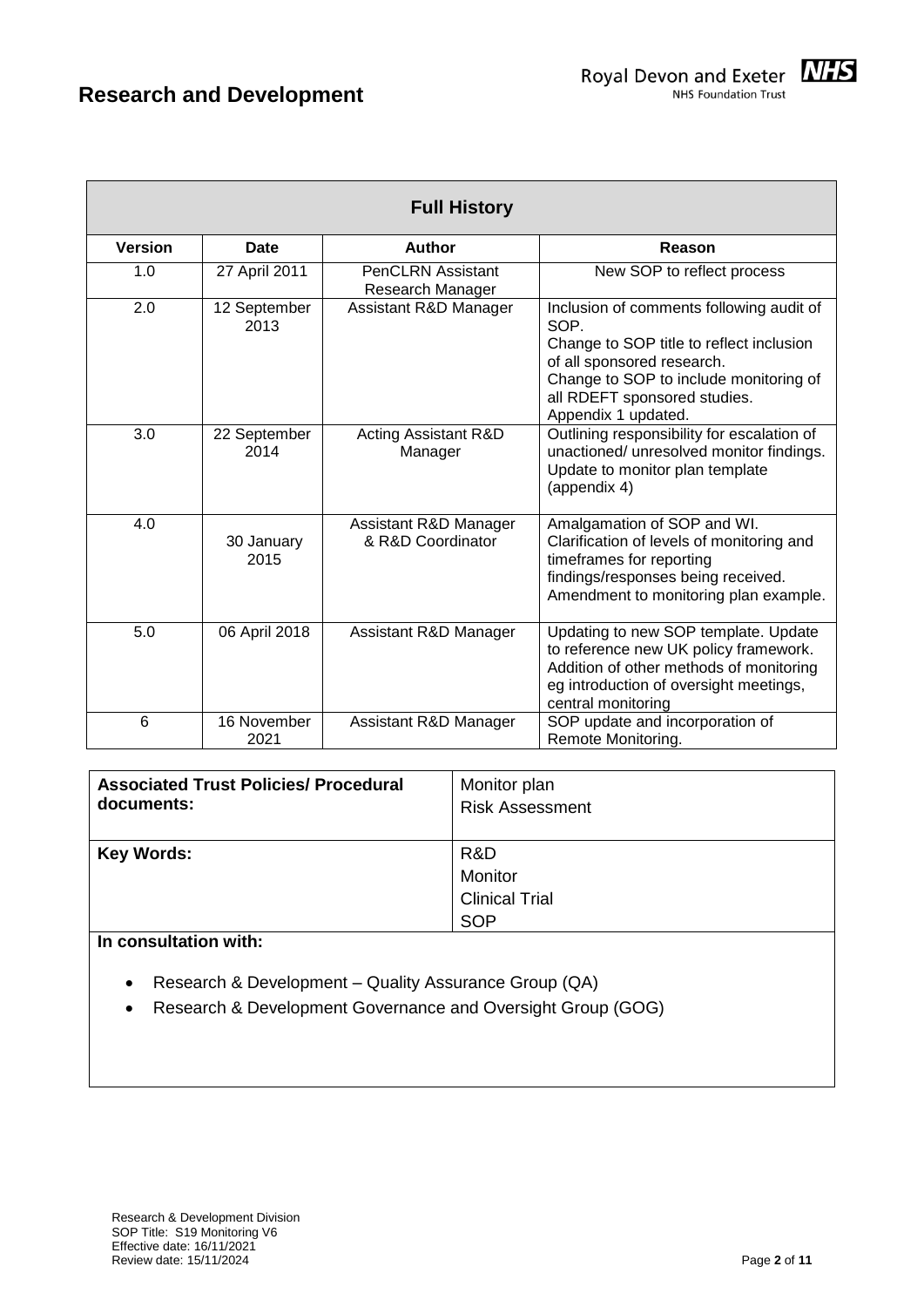

# **Contents**

| $\mathbf{1}$ | <b>INTRODUCTION</b>                                                                                                                                                                                                          | 4                                                          |
|--------------|------------------------------------------------------------------------------------------------------------------------------------------------------------------------------------------------------------------------------|------------------------------------------------------------|
| 2.           | <b>PURPOSE</b>                                                                                                                                                                                                               | 4                                                          |
| 3.           | <b>SCOPE</b>                                                                                                                                                                                                                 | 4                                                          |
| 4.           | <b>DEFINITIONS</b>                                                                                                                                                                                                           | 4                                                          |
| 5.           | <b>DUTIES AND RESPONSIBILITIES OF STAFF</b>                                                                                                                                                                                  | 5                                                          |
| 6            | <b>PROCEDURES</b>                                                                                                                                                                                                            | 5                                                          |
| 6.1          | <b>MONITORING PLAN AND EVALUATION OF MONITORING LEVEL</b><br>6.1.1 Level 1 Quality Control<br>6.1.2 Level 2 Monitoring<br>6.1.3 Level 3 Monitoring (primarily for CTIMPs, Medical Device Trials and High Risk Interventions) | $6\phantom{1}6$<br>6<br>$\boldsymbol{6}$<br>$\overline{7}$ |
| 6.2          | <b>MONITORING VISIT ACTIVITIES</b><br>6.2.1 Before a Monitoring Visit<br>6.2.2 At a Monitoring Visit<br>6.2.3 After a Monitoring Visit                                                                                       | 8<br>8<br>8<br>10                                          |
| 7.           | <b>DISSEMINATION AND TRAINING</b>                                                                                                                                                                                            | 10                                                         |
| 8.           | <b>MONITORING COMPLIANCE AND EFFECTIVENESS OF THIS SOP</b>                                                                                                                                                                   | 10                                                         |
| 9.           | <b>ARCHIVING ARRANGEMENTS</b>                                                                                                                                                                                                | 11                                                         |
|              | <b>10. REFERENCES</b>                                                                                                                                                                                                        | 11                                                         |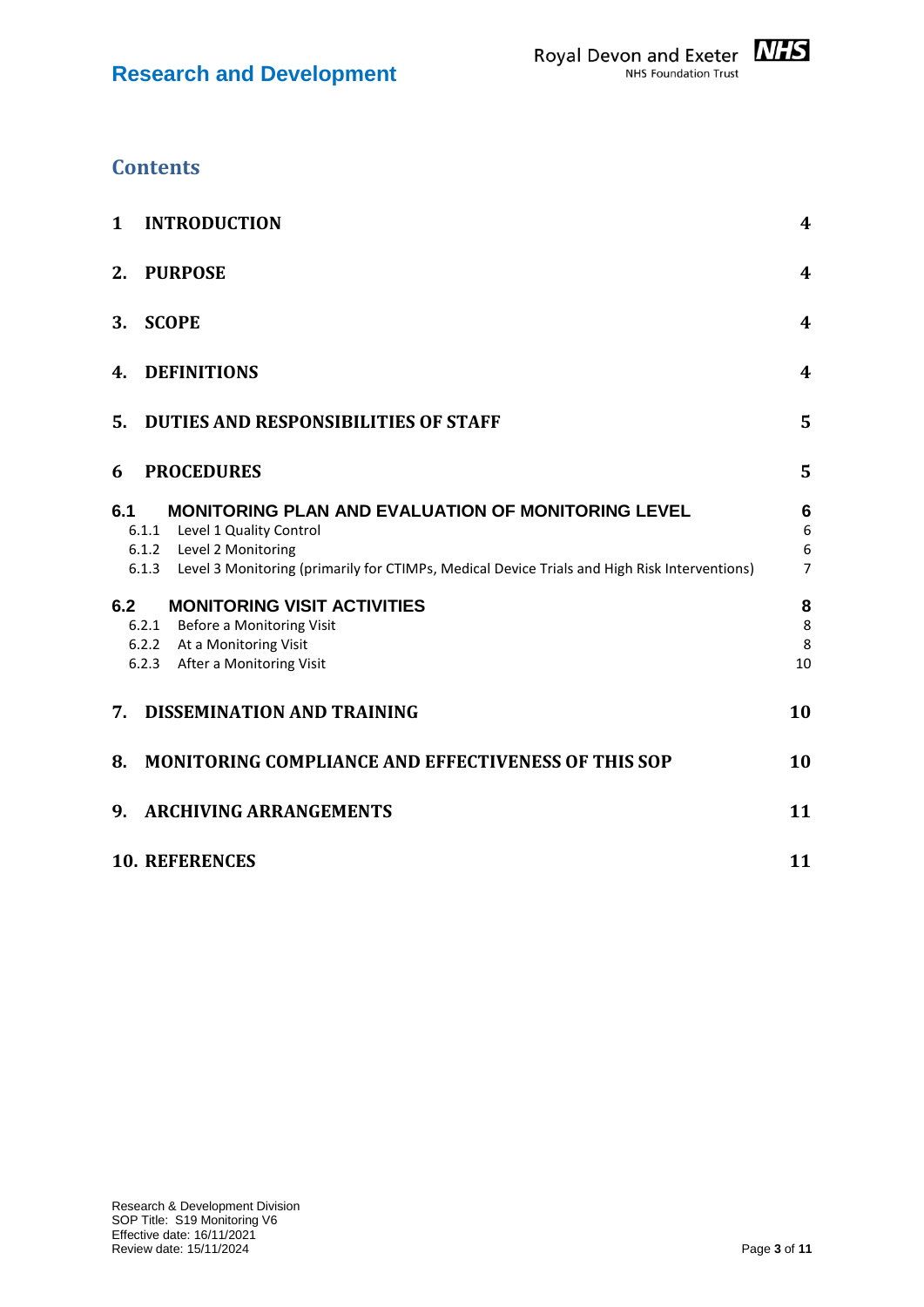#### <span id="page-3-0"></span>**1 INTRODUCTION**

The conduct of Research is a co-operative undertaking between the Sponsor and Chief Investigator (CI). Each is responsible for ensuring that the conduct of the research conforms to the Protocol and adheres to the applicable laws and regulations as driven by the Department of Health's UK Policy Framework for Health and Social Care Research and the Medicines for Human Use (Clinical Trials) Regulations. The Royal Devon & Exeter NHS Foundation Trust (hereafter termed as 'the Trust') has a responsibility for oversight of research conducted on its premises or which it sponsors. Consequently, the Research & Development Department (R&D) undertakes to monitor research conducted when the Trust is acting as a research sponsor. The responsibility involves regular and conscientious review of the progress of the study by a range of 'monitoring activities' performed on the CI site (and if applicable participating sites), at intervals appropriate to the size and risks of the research, and proper reporting of monitoring visits.

The purpose of monitoring is to ensure:

- That the dignity, rights, safety and wellbeing of the subjects participating in the study are protected.
- The conduct of the study is in compliance with the current approved Protocol/Protocol Amendment(s), with Good Clinical Practice (GCP) and with the applicable regulatory requirements.
- The reported trial data are accurate, complete and verifiable from the source.

#### <span id="page-3-1"></span>**2. PURPOSE**

This SOP describes the risk-based procedures that will be used by Trust R&D to monitor and give oversight of research sponsored by the Trust, conducted on Trust premises or which fall under a Service Level Agreement with other organisations.

#### <span id="page-3-2"></span>**3. SCOPE**

This SOP is applicable to all research (both Clinical Trial of an Investigational Medicinal Product (CTIMP) and non-CTIMPs) sponsored by the Trust or, when the commitment to monitor has been delegated to the Trust by a non-commercial sponsor.

Where the Trust sponsors multi-centre research or CTIMPs, the responsibility to monitor may be delegated on a risk-based approach. Any delegation of monitoring responsibilities will be documented in writing. This SOP covers monitoring throughout the life of the research.

#### <span id="page-3-3"></span>**4. DEFINITIONS**

| AE           | <b>Adverse Event</b>                                   |
|--------------|--------------------------------------------------------|
| <b>CAPA</b>  | Corrective Action Preventative Action Plan             |
| СI           | Chief Investigator                                     |
| CRF          | Case Report Form                                       |
| <b>CTIMP</b> | Clinical Trial of an Investigational Medicinal Product |
| CTU          | <b>Clinical Trials Unit</b>                            |
| CV           | Curriculum Vitae                                       |
| <b>DMC</b>   | Data Monitoring Committee                              |
| <b>FPFV</b>  | <b>First Patient First Visit</b>                       |
| <b>GCP</b>   | <b>Good Clinical Practice</b>                          |
| GOG          | Research & Development Governance Oversight Group      |
| HRA          | <b>Health Research Authority</b>                       |
| <b>ICH</b>   | International Conference on Harmonization              |
| IMP          | Investigational Medicinal Product                      |
| ISF          | <b>Investigator Site File</b>                          |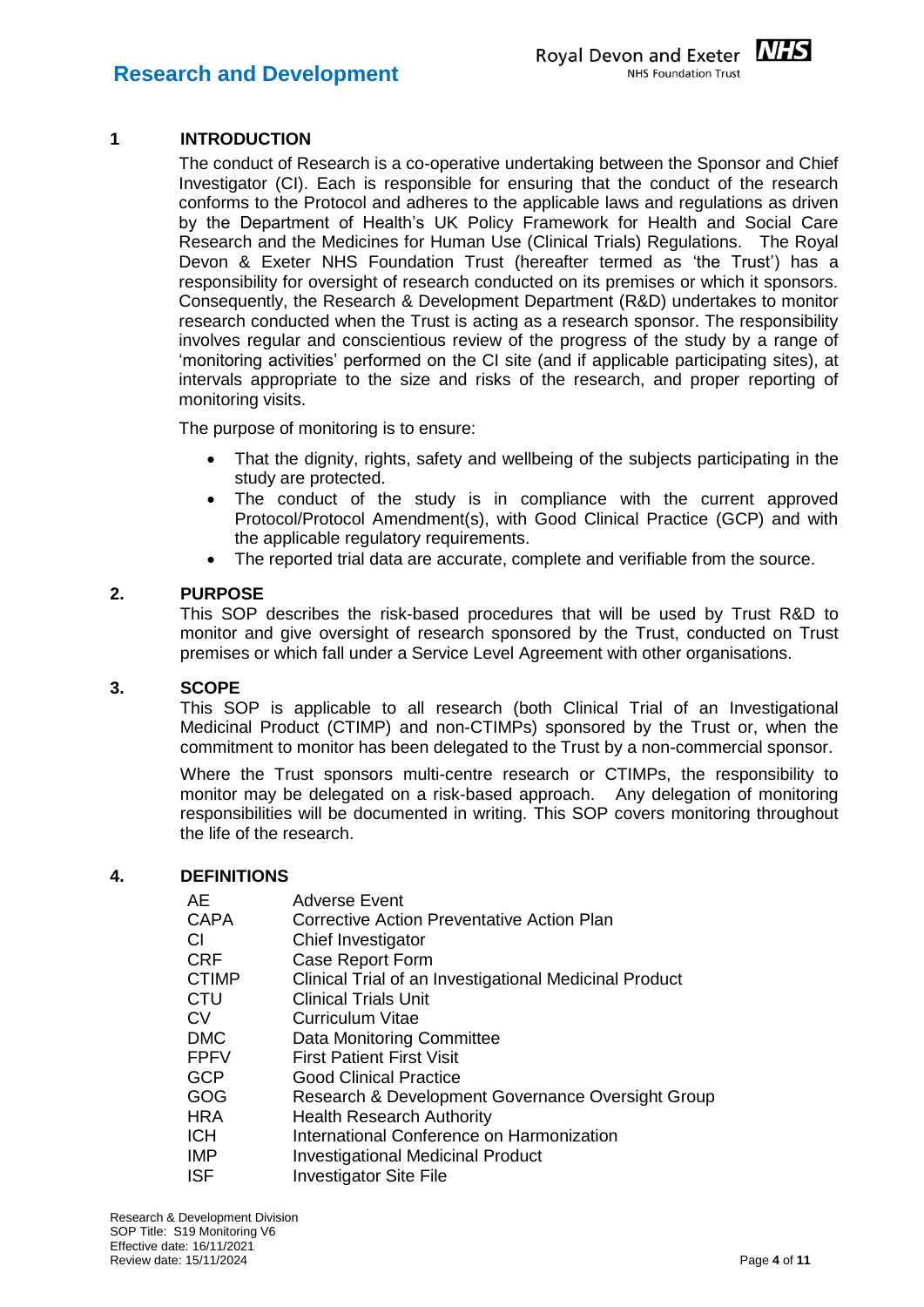

## <span id="page-4-0"></span>**5. DUTIES AND RESPONSIBILITIES OF STAFF**

The **Chief Investigator** (CI) or his delegated Trial Team Members has responsibility for conducting the Research according to the approved Protocol, complying with procedures necessary to secure the quality of every aspect of the trial, ensuring that all documentation is in an appropriate and secure location and enabling monitoring activities to be undertaken at the study site. They must ensure that all findings and any Corrective Action Preventative Action (CAPA) plans are addressed

**The R&D Professional Services Team** will, as part of the Sponsorship process for Research, conduct a risk assessment, the outcome of which will determine the type (eg on-site, central monitoring, management groups, recruitment etc) and amount (eg number of visits, what is being checked) of oversight required for a particular study. The risk assessment will be revisited, if necessary, prior to approval and/or during the study. A scheduled monitoring plan may then be developed to reflect this. Monitoring will be delegated to appropriately trained members of the R&D Office or, if applicable, to other suitable external parties eg a Clinical Trials Unit (CTU) or independent monitor. Monitors may not make visits until they have had adequate training and experience.

**The Study Monitor** is responsible for conducting the monitoring visit in accordance with the Monitoring Plan, this SOP (unless otherwise agreed and delegated) and regulatory requirements.

The **Sponsor** retains overall responsibility and should have oversight of the monitoring process. This includes reviewing monitoring reports/monitoring letters and advising of appropriate CAPA to be taken where necessary. The Sponsor will be responsible for the delegation of monitoring to other parties when applicable. This will be documented in writing.

#### <span id="page-4-1"></span>**6 PROCEDURES**

Monitoring services are provided by R&D for Trust-sponsored studies unless delegated by the Sponsor. For other types of clinical studies, monitoring services may be provided when considered necessary.

Routine scheduling for monitoring of a study may be superseded by trigger monitoring in the following circumstances and priority:

- Report of a Serious Adverse Event (SAE) / Suspected Unexpected Serious Adverse Reaction (SUSAR) that has occurred on a Clinical Trial from any member of the Clinical Trial team.
- Report or suspicion of fraud and/or misconduct.
- Recruitment on a patient-patient basis on high-risk Trials which also use unlicensed medicines (i.e. Gene Therapy, Cellular Immunotherapy).
- Studies which have had a number of critical/major findings on a previous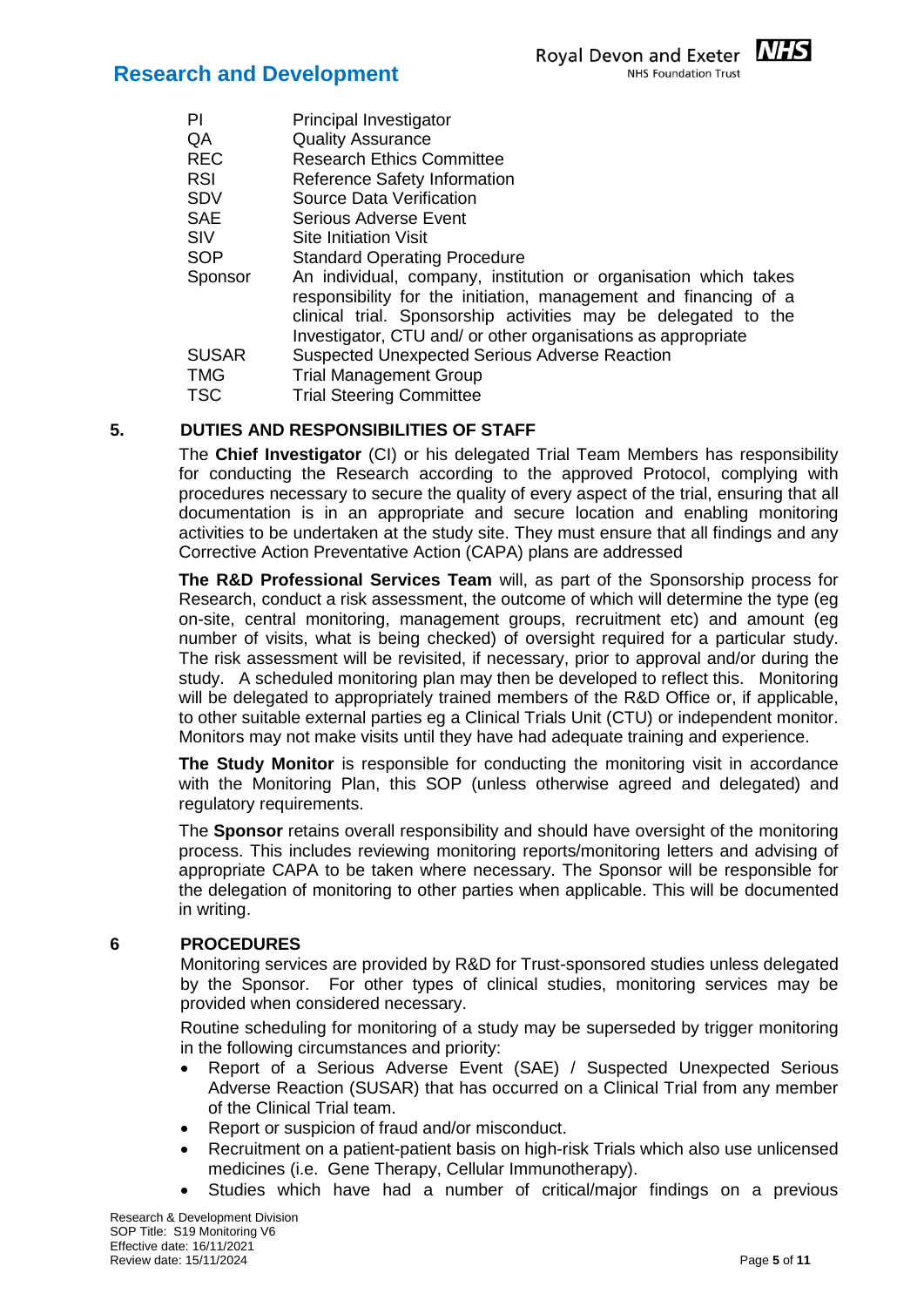monitoring visit.

### <span id="page-5-0"></span>**6.1 MONITORING PLAN AND EVALUATION OF MONITORING LEVEL**

The level of monitoring of investigator-initiated studies shall be defined by the Sponsor on a risk basis, prior to study initiation and documented in the study-specific Risk Assessment.

The risk assessments of all Trust sponsored studies will inform a monitor schedule that outlines which studies require level 2 and 3 monitoring (see section 6.1.2 & 6.1.3). This will be presented to the Governance Oversight Group (GOG) to demonstrate the Trust's oversight of sponsored studies.

In addition, for Trust sponsored CTIMP's, a study–specific monitoring plan will be drawn up. The study-specific monitoring plan defines instruction for the persons performing the monitoring at the site and must be agreed and signed off by the Sponsor. Changes or additions to the monitoring plan may be made during the course of the trial by mutual agreement with the Sponsor.

The level of monitoring should be based on an overall evaluation of the:

- Safety profile of the investigational medicinal product (IMP) and thereby the safety of the study participants
- **Extent of intervention**
- Recruitment rate<br>Complexity of stu
- Complexity of study design and organisation
- **Study site and study personnel**
- Resources

The organisation has defined three different levels of monitoring:

Level 1 quality control

Level 2 monitoring

Level 3 monitoring (primarily for CTIMPs.Medical Device Trials and High Risk Interventions)

#### <span id="page-5-1"></span>**6.1.1 Level 1 Quality Control**

In order to comply with very basic quality control requirements every study sponsored by the Trust should include monitoring activities on Level 1, i.e. verification of:

- **Study status**
- **Recruitment rates**
- **Time taken to First Patient First Visit (FPFV)**
- **Recruitment to Time and Target**

The Level 1 quality control activities shall be documented electronically as part of the recruitment submission. Obvious shortcomings shall be communicated to the Governance Oversight Group (GOG) and corrective activities agreed upon with the CI/Sponsor.

#### <span id="page-5-2"></span>**6.1.2 Level 2 Monitoring**

Level 2 monitoring activities include confirmation of the:

- Existence of signed Informed Consent Forms and verification of the existence of the subjects
- Existence and maintenance of a Trial Master File/Investigator Site File
- The use of Case Report Forms (CRF)
- An overall evaluation of actual study conduct as presented to and approved by a Research Ethics Committee.

The Level 2 monitoring activities shall be documented in the Monitoring Visit Report and the percentage of documents to be reviewed will be identified. Findings shall be communicated to the Investigator and corrective activities agreed upon. Typically, this compromises a single visit early in the life of the trial (see section 6.2 for more details).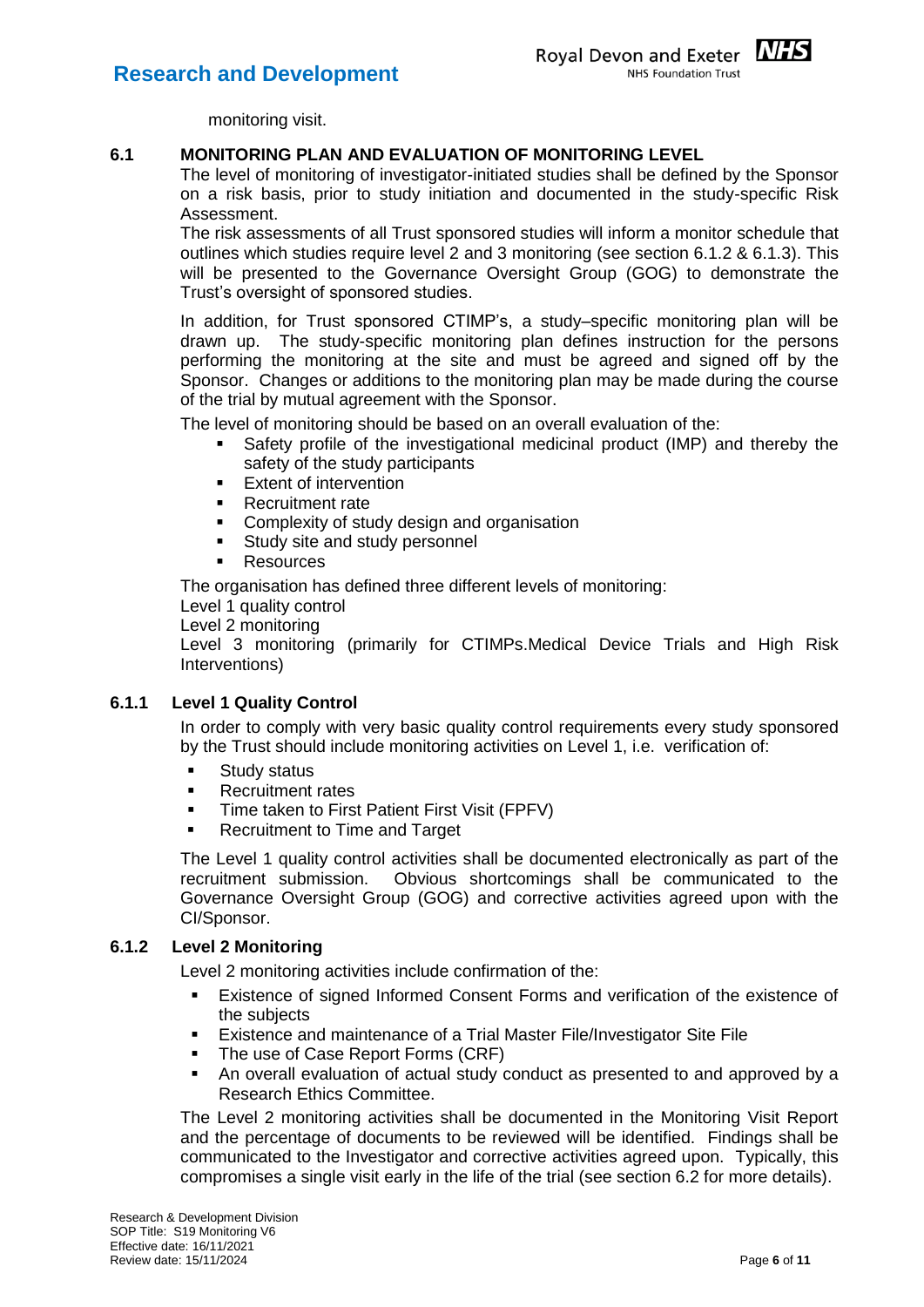<span id="page-6-0"></span>

A monitoring plan will be created, based on the trial design (to inform the methods used), and a risk assessment (to determine the intensity and focus of the monitoring) carried out for each trial. Various approaches may be used e.g. trial oversight committees, central monitoring, on-site monitoring and site self-monitoring checks. The trial monitoring plan should be generated and reviewed by staff with an appropriate level of knowledge about the trial e.g. CI, Trial Coordinator, Research Governance & Quality (RG&Q) Manager or Assistant R&D Manager. The document should then be approved by the R&D Director. The following approaches may be considered:

#### **6.1.3.1 Site Monitoring**

On-site monitoring may be required, whereby the monitor will visit participating sites to review study conduct, adherence to the Protocol and International Conference on Harmonisation Good Clinical Practice (ICH GCP), participant eligibility and data collection. The role of the monitor is considerably greater than undertaking Source Data Verification and checking the Trial Master/Investigator Site file. These activities may not necessarily reveal issues at site; therefore, it is important that the monitor communicates effectively with the site personnel, including the Chief Investigator/Principal Investigator. Discussing the study with personnel may reveal variances that would otherwise not be identified through other methods.

At each site visit, the monitor should continually review the acceptability of site personnel, facilities and study progress. Any concerns must be raised with the site and escalated to the Senior Trial Manager for the study. Concerns regarding study conduct or potentially serious breaches or fraudulent activity must be raised with the RG&Q Manager. See section 6.2 for more details.

#### **6.1.3.2 Trial Oversight Committees**

Oversight is strongly recommended for all studies and this may be performed by a Trial Management Group (TMG), Trial Steering Committee (TSC), Data Monitoring Committee (DMC), and Sponsor Oversight Committee.

#### **6.1.3.3 Central Monitoring**

Central monitoring procedures should be employed where possible. These may include: remote review of study data for omissions, inconsistencies or invalid information; central review of consent forms, delegation logs and eligibility checklists; remote site training (eg through teleconferences); review of recruitment rates, rates of reporting, withdrawals and losses or rates of adverse events. Central statistical monitoring techniques may be used to compare data from different sites to identify sites that may warrant further investigation, site monitoring and/or support and training. Those central monitoring procedures relating to database management or statistical techniques should be documented in the Data Management Plan or Statistical Analysis Plan respectively.

#### **6.1.3.4. Site Self**‐**Monitoring**

This may be utilised alongside central monitoring, where deemed appropriate, following completion of the study risk assessment. Sites complete a self-monitoring form which covers areas such as recruitment status, study participant documentation, status of approvals, content of the ISF and review of SAE forms. This may be carried out as a standalone exercise, or with support from the Trial Manager e.g. through a teleconference. The completed form is then returned to the Trial Manager for review and further action if required e.g. site monitoring visit or issuing of training.

#### **6.1.3.5. Source Data Verification (SDV)**

Monitoring should ensure that reported study data is complete, accurate and verifiable from source documents. This does not imply that every item of data recorded must be supported by a source document or checked, but where there are original documents, the study data should be in agreement with the information they contain. Statistically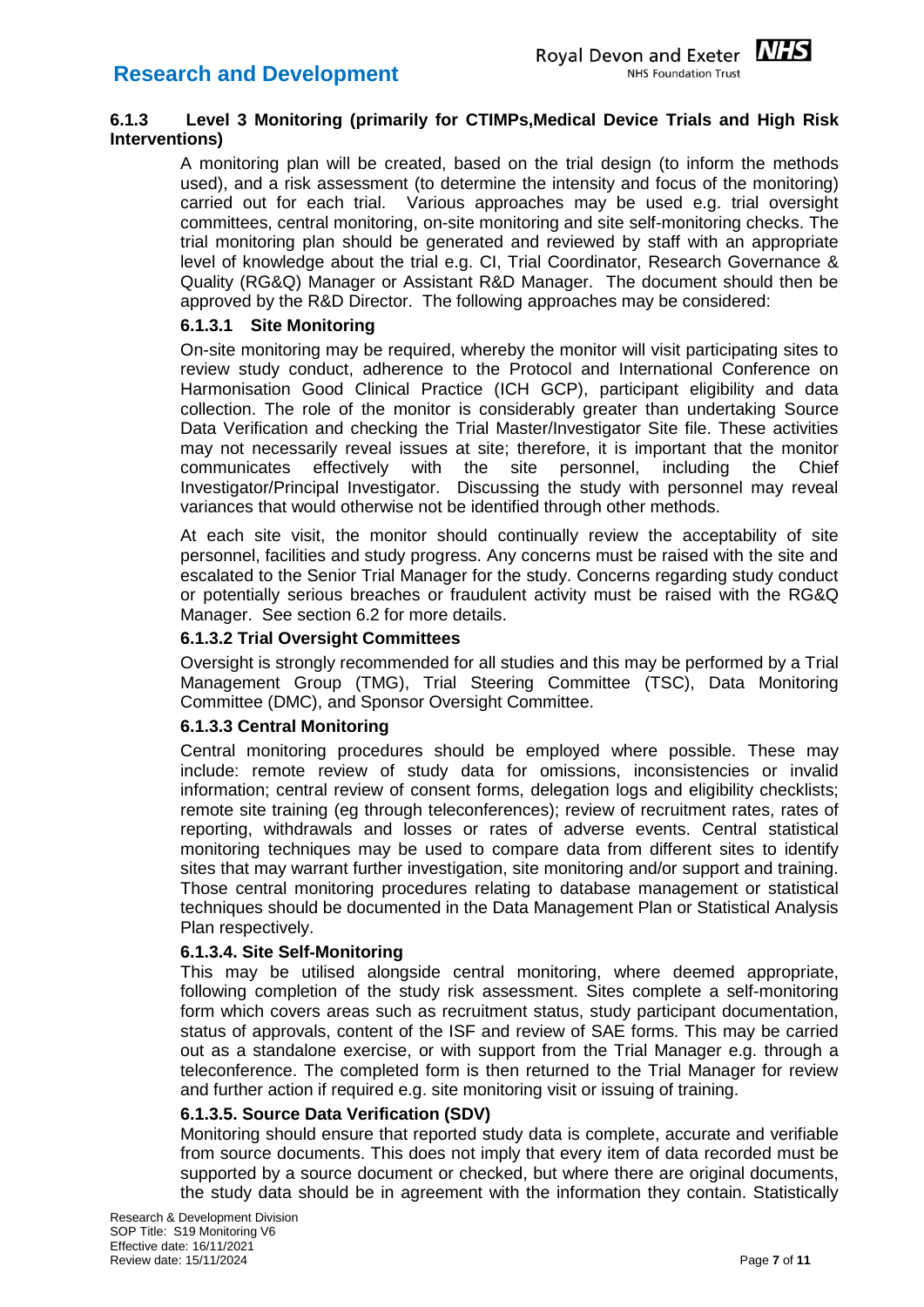

controlled sampling may also be an acceptable method for selecting data to be verified. Site or even central monitoring may involve SDV on a minimum percentage of study data, or directed to more critical data for a particular study, such as consent, eligibility or endpoint data and/or SAEs. The monitoring plan should document what source documentation will be available for a particular study and the requirements for SDV.

## **6.1.3.6 Site Feasibility/Site Selection**

All proposed research sites should undergo assessment prior to being confirmed as a study site. This is usually through the completion of a feasibility questionnaire. The site assessment should feed into the risk assessment as inexperienced investigators or those with a lower number of support personnel may require a higher intensity of monitoring.

#### **6.1.3.7 Site Initiation**

Site Initiation Visits (SIV) may be conducted at site. Site initiation should be completed prior to the recruitment of patients at site and once all of the approvals and site interventions are in place i.e. completed Green Light Procedure. All site initiation documentation, e.g. Attendance logs, SIV report, must be filed in the TMF/ISF.

#### **6.1.3.8 Safety Monitoring**

The review of Adverse Events (AEs) and SAEs is an integral part of monitoring patient safety. The monitor should verify that all AEs/SAEs have been identified, recorded and reported as required by the Protocol. In addition, each individual SAE must be checked for:

Seriousness

- Causal relationship to intervention under study
- Expectedness in CTIMPs this must be against the approved Reference Safety Information (RSI) for the IMP.

#### **6.1.4 Remote Monitoring**

 In the event a Monitor is not able or permitted to access the premises for on-site Monitoring the RDE can support Telephone Monitoring, Self-Declaration Monitoring, RDE Monitoring and MS Teams with Screen Sharing Monitoring. Enquiries for further information can be made to the QA Manager at rde-tr.Research@nhs.net.

#### <span id="page-7-0"></span>**6.2 MONITORING VISIT ACTIVITIES**

The monitoring visit activities should be defined in accordance with the study Protocol and, for Level 3 Monitoring, documented in the Monitoring Plan. The monitoring visits shall be documented in the Monitoring Visit Report(s).

#### <span id="page-7-1"></span>**6.2.1 Before a Monitoring Visit**

Before each monitoring visit the availability of the study site personnel and access to required information should be ensured. The study monitor will become thoroughly familiar with the research prior to the monitoring visit, by reviewing the Protocol, particularly the Trial design, schedule of events, inclusion/exclusion criteria, treatment regimen, IMP supply, and SAE reporting. The Monitor may also review the ethics application and any written information to be provided to trial participants to gain further knowledge of the study.

#### <span id="page-7-2"></span>**6.2.2 At a Monitoring Visit**

The first monitoring visit should be performed early in the study to capture and minimise any issues re-occurring. Follow-up visit(s) may be conducted during the recruitment period, as agreed with the CI/Study Team or after the recruitment has been completed, depending on the duration of the study and the number of participants to be recruited in the study. The last monitoring visit should be conducted after the last participant has completed his/her participation in the study and it may be considered a study completion visit. All monitoring visits should be scheduled upon the availability of the study personnel, and as agreed in the study approvals can be on-site or remote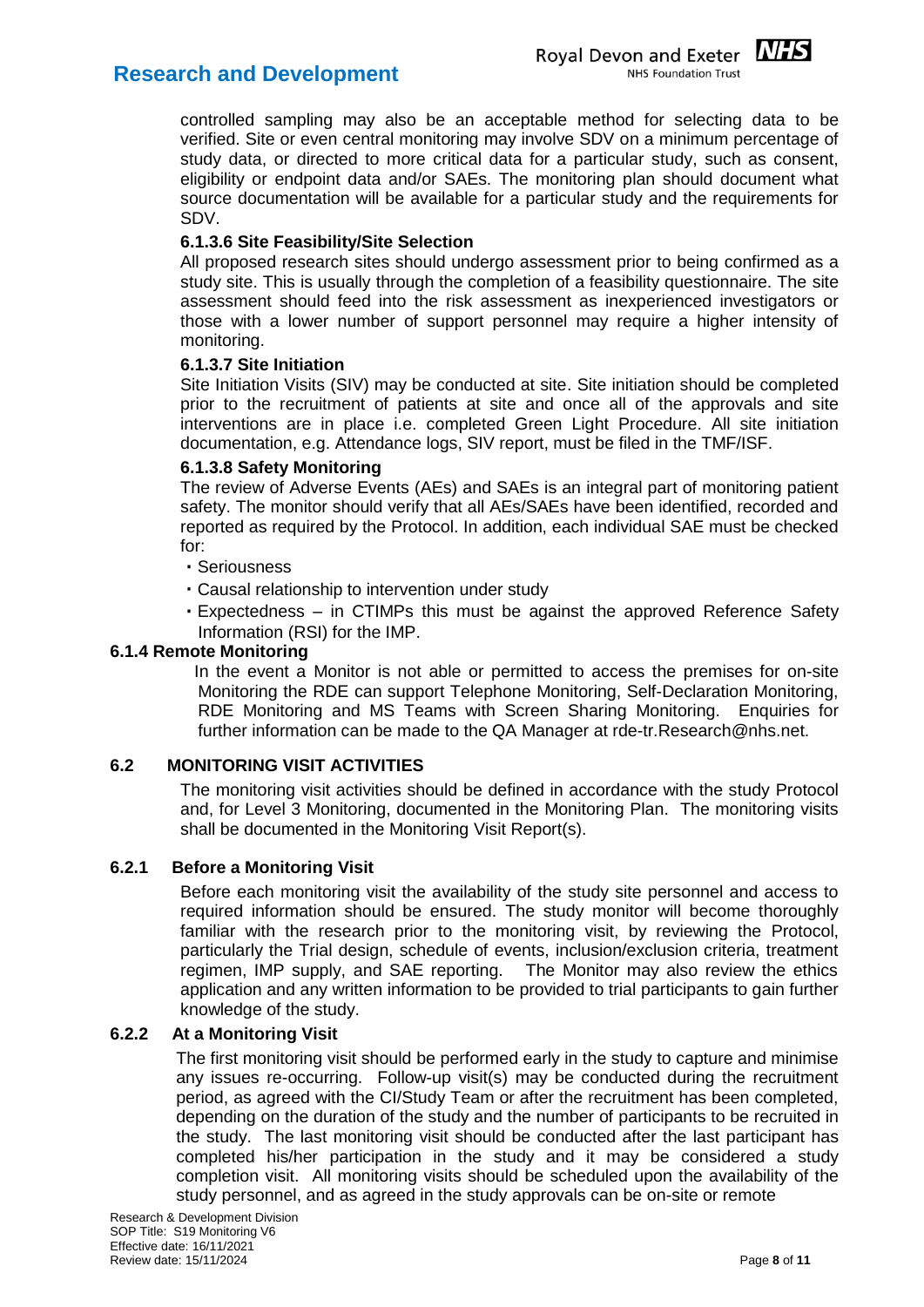

#### **6.2.2.1 Study Progress**

The progress of subject recruitment and participation and the recruitment rate (number of participants screened, enrolled, randomised, on-going, completed, discontinued and withdrawn) and whether the CRF entries and source documentation are up-to-date in relation to participant status should be discussed with the study staff.

#### **6.2.2.2 Investigator Site File/Trial Master File**

It should be ensured that all the required essential documents are available and properly maintained at the site. All the required reports, notifications, applications, submissions etc should be provided by the Investigator. These documents should be accurate, complete, timely, legible and dated, and identify the study. Should any of the essential documents be found missing or inadequate, this should be documented in the Monitoring Visit Report.

#### **6.2.2.3 Investigator Qualifications, Resources and Facilities**

In the case of any changes in study personnel, signed Curriculum Vitae (CVs) should be obtained from the new staff and their signatures added to the Delegation Log, which will be reviewed during the monitoring visit. For those study personnel undertaking consent on CTIMPs or non-CTIMP interventional studies, a copy of their latest GCP certificate must also be present.

#### **6.2.2.4 Compliance with Protocol ICH GCP and Regulatory Requirements**

It should be checked that the study personnel are performing study-specific functions in accordance with the approved Protocol (and its amendments when applicable) and have not delegated these functions to unauthorised persons. It must be verified that the Investigator is enrolling only eligible participants and that the study procedures have been conducted according to ICH GCP and applicable regulatory requirements.

#### **6.2.2.5 Informed Consent**

It should be verified that the correct approved versions of the Patient Information Sheet (PIS) and

Informed Consent Forms were used and that each participant's written informed consent was obtained before any study related procedures were performed. It should be checked that the participants or their legal representatives have signed and personally dated the Informed Consent Form. The Investigator/staff member who conducted the informed consent process should have countersigned and dated the Informed Consent Form and given a copy of the form to the study participant. This will be documented in the patients notes and on MyCare.

#### **6.2.2.6 Case Report Forms and Source Documentation**

It must be verified that source documents are accurate, complete, up-to-date and available. The accuracy, legibility, consistency and completeness of CRFs must be checked against the source documents in the extent defined in the Monitoring Plan. It should be ensured that all appropriate corrections or additions are made, dated and initialled by the Investigator or by another member of the staff authorised by the Investigator to make CRF changes. It must be ensured that all adverse events, serious adverse events and concomitant medications are appropriately recorded.

#### **6.2.2.7 (Serious) Adverse Events / Serious Breaches**

It must be verified that (serious) adverse events and (where identified) serious breaches have been reported and followed up appropriately and reported to the authorities (when applicable), as specified in the Protocol and in national regulations.

#### **6.2.2.8 Investigational Medicinal Product**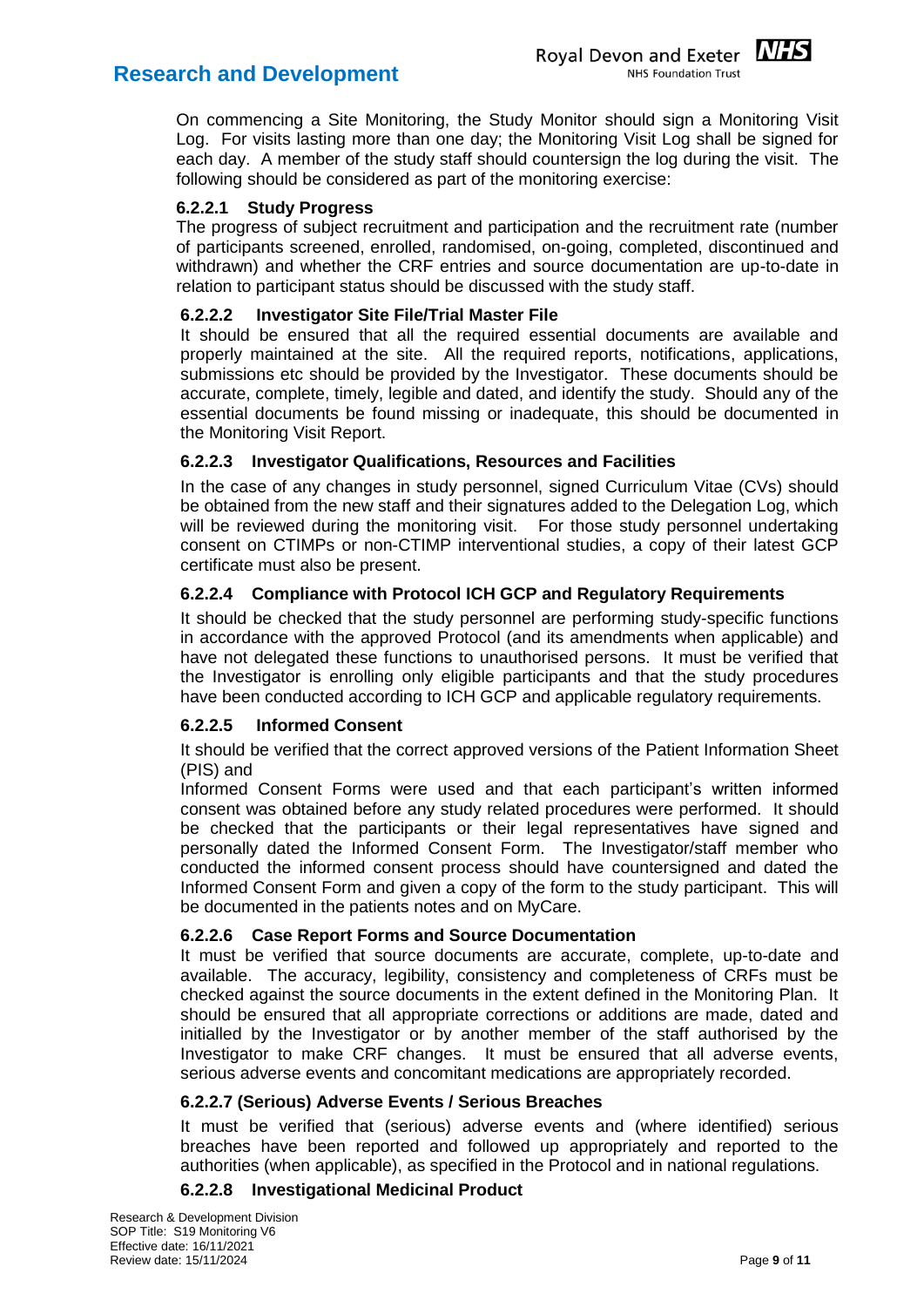

It must be checked that IMP accountability is adequately controlled and documented throughout the product flow at the study site (arrival, dispensing, use, return from the participant and destruction after the study). Storage times, conditions and expiry dates must also be acceptable and sufficient supplies available. In a double-blinded study, it should be verified that study staff have access to the treatment codes in case of an emergency and that any premature unblinding has been appropriately documented and explained.

#### **6.2.2.9 Biological Samples**

The labelling and storage of biological samples must be verified when applicable. It must be ensured that laboratory normal ranges and accreditations are up-to-date.

#### <span id="page-9-0"></span>**6.2.3 After a Monitoring Visit**

The Study Monitor or another person who conducted the monitoring visit will report all significant findings, deviations, deficiencies, activities, discussions and conclusions of the visit in the Monitoring Visit Report. Follow-up of all issues identified during the visit must be arranged.

After completion of the Monitoring Visit Report, the Study Monitor must send it to the CI/PI and Sponsor within two weeks of the visit taking place. The report will be signed by the Study Monitor and the original will be forwarded to the study file. The Study Monitor will keep a copy of the report.

Where findings have been identified, the CI/PI will be expected to respond within four weeks, detailing corrective and preventative actions and a timescale for completion. These resolutions must be signed by the CI/PI and submitted to the Study Monitor. Any deviations from the aforementioned timescales must be documented.

Issues raised by the Monitor which remain unresolved, or are not actioned in the recommended time frame, must be escalated to the QA Working Group in the first instance and if the issue persists it should be reported to and managed by the R&D Governance Oversight Group for all other sponsored research.

Any significant findings will be presented at the GOG for information.

**NB All outstanding issues must be resolved before close-out of the Clinical Trial.**

#### <span id="page-9-1"></span>**7. DISSEMINATION AND TRAINING**

- 7.1 This SOP and associated templates and forms will be uploaded to the RDE Research [website](https://rderesearch.co.uk/) shortly after having been released.
- 7.2 All staff whose activities are subject to this SOP should ensure that they take time to read and understand the content of this SOP.
- 7.3 *If applicable, a training log within the Investigator Site File/Trial Master File should be completed to document that members of staff have read and understood the contents of this SOP.*

#### <span id="page-9-2"></span>**8. MONITORING COMPLIANCE AND EFFECTIVENESS OF THIS SOP**

8.1 In order to monitor compliance with this SOP, the auditable standards will be monitored as follows:

| No   Minimum Requirements                                             | Evidenced by |
|-----------------------------------------------------------------------|--------------|
| 1.   Risk assessments of all Trust Sponsored   Review of the R&D Risk |              |
| studies will inform a monitor schedule   Assessment.                  |              |
| that outlines which studies require Level                             |              |
| 2 and 3 Monitoring.                                                   |              |